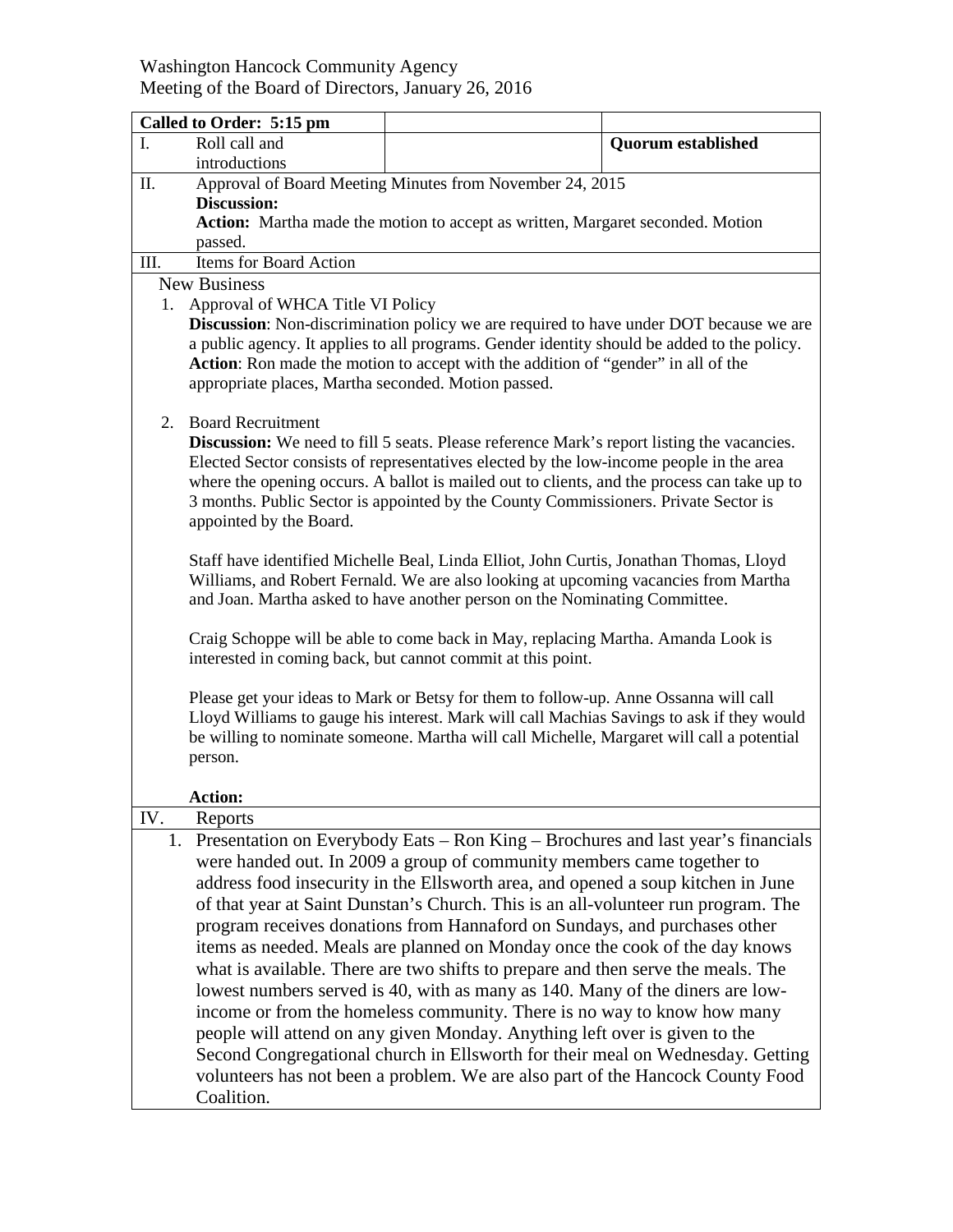In 2014 EE started a backpack program to send food home on the weekends to those children and families who need it. The program currently serves the Ellsworth Elementary Middle School. The school is responsible for identifying the families who need the backpack program. There are currently 25 children in the program. The program is expected to grow. EE is working with a group on MDI, and is aware of a program at Sumner Memorial High School. The program is funded by donations and grants.

2. SEED Program Training – Joe Perkins/Sarah Nugent – This is our annual effort to have funds appropriated at town meetings to support the work that WHCA does. It has gotten tougher to navigate the systems the towns have put in place to be considered. We are the most successful in the two counties in getting support. We raised nearly \$81K in 2014 and \$74K in 2015. We would like to get back up to the 2014 level. Funds are used for items such as required DOT match to purchase a new bus or to fill in a gap in program funding.

Sarah handed out a sample of a letter we send, as well as a schedule of upcoming meetings. We tell each town how many people they served. We use the LiHEAP number for that town so that we ensure we give unduplicated numbers (we don't know if a client uses more than one service). Some towns require that we get a set number of signatures so that we can be placed on the warrant, other towns require a questionnaire. We then may be required to attend a Budget Committee meeting, and then a Town Meeting.

If you do attend a meeting, we will provide you with the information we sent to the town for you to reference. A list of who has signed up for which location will be provided to the Board each month. Please, if you do not know an answer tell them you will get back to them. Introduce yourself to the moderator and they may ask for a vote to have you speak.

- 3. President's Report Betsy Fitzgerald See Board Nominations section
- 4. Development Committee Report Barbara Clark This was a catch up meeting. They discussed a \$5,000 grant from the King Foundation for Everybody Eats, selling the paintings in the conference room,  $50<sup>th</sup>$  Anniversary activities, a dinner for all of our Representatives, the Boston Foundation grant, the 9 Core responsibilities for Boards (\$18 book), and how to relaunch the Bucket campaign in the spring.
- 5. Executive Directors Report/Report on Boston Foundation and MSHA Grants Mark Green – Fundraising and grants have been exceptional this past fall. All Directors have been very good about identifying and writing grants. The Boston Foundation grant is for Washington County for the HHG loan pool, support HHG, Nurse Bridging, and THAW. The funds increased from \$185K over 4 years to \$385K over 4 years. JTG gave funding for Transportation. CF Adams gave \$150K over 2 years for Washington County weatherization projects. The State passed the bond for Senior Housing. We would like to have 15 units in Machias. Mark and Bobbi spoke with the City of Ellsworth about an affordable housing project last week and will continue that discussion. Bucksport is another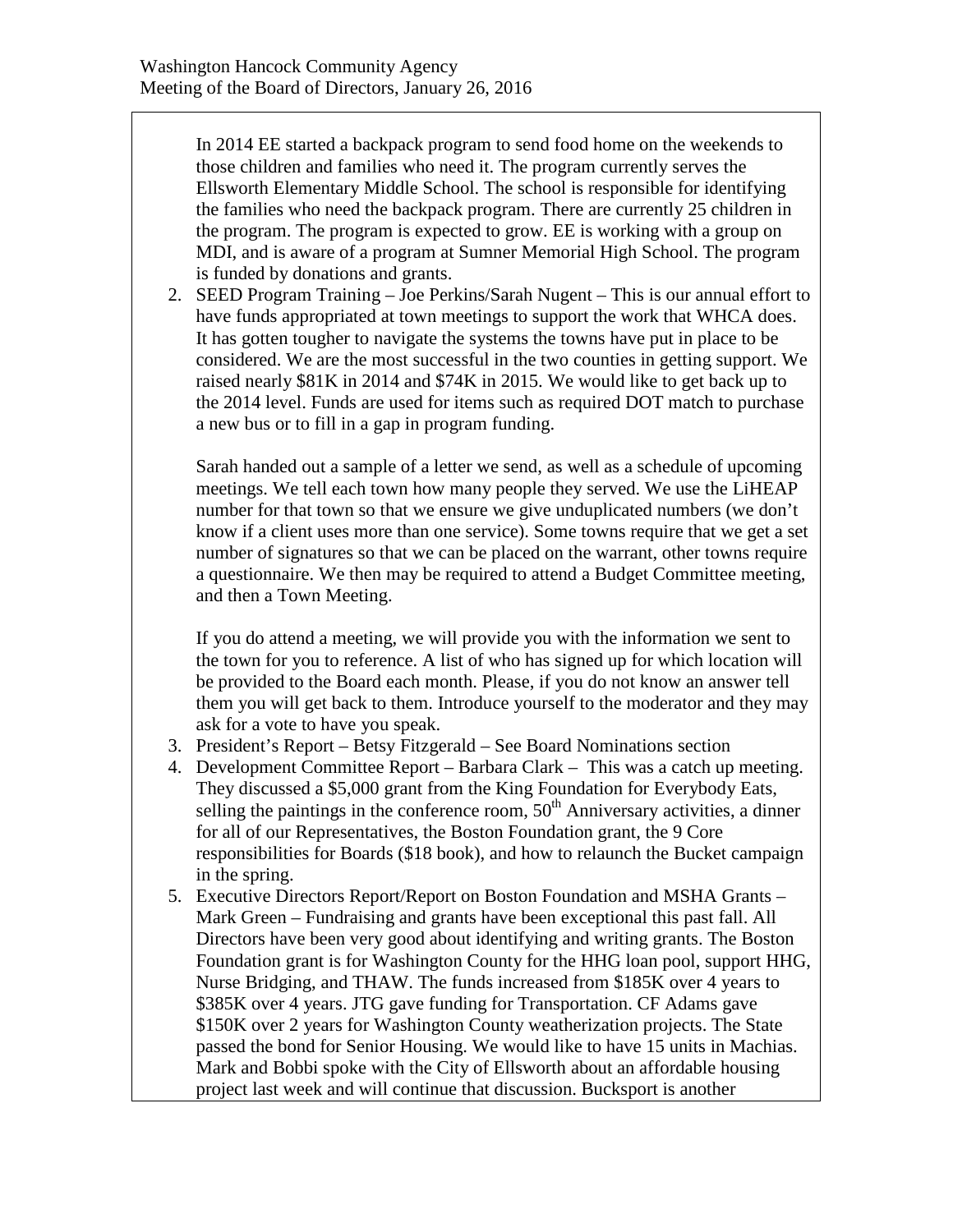possibility. MDI is a good location to consider as well for affordable housing.

There is another serious effort to expand MaineCare coverage for those who do not earn enough to qualify for a subsidy under the Affordable Care Act, but earn too much for MaineCare. The bill was proposed by a Republican Senator, and Brian Langley is open to the conversation.

Starting next month the report format will change. There will be a numbers based report each month, and the written report will come out bi-monthly. Mark would also like each Director to present at a meeting at least once per year, but he needs to discuss with Betsy. The  $50<sup>th</sup>$  Anniversary of WHCA is this year. Bobbi and Sarah will do further research to see if they can find a more exact date or time of year.

The Veteran's Resource Fair is April 9 in East Machias. The Point-In-Time homeless count is January 27. We first started leading the count two years ago. We found around 27 unsheltered individuals in Hancock County that year. Last year we found 1 unsheltered in Washington County, and we expect around 15 this year in Washington County. We reach out to law enforcement, town offices, schools, etc. to pre-identify people for the count. We are able to count on the 28<sup>th</sup> to 29<sup>th</sup>, but must report where the individuals slept on the night of the  $27<sup>th</sup>$ .

The Cutler project has slowed down. The seller initially wanted them sold by mid-December, and now has said that he will work with us when we are ready. There are 12 condominiums available for sale for about \$250K, but Betsy has heard this is a little high. She will come back next month with a further update and hopes to have something to vote on. The housing does need a lot of work. It is a good neighborhood and affordable housing is needed down there. Mark has not been able to find appropriate funding, and Betsy is still working on that aspect.

6. Finance Directors Report – Kevin Bean – Kevin passed out the HHG report, as it wasn't finalized in time for the monthly report to be sent. He also handed out the report on the Endowment. We have lost \$60-70K since the report was written. We are at the end of the  $1<sup>st</sup>$  Quarter for 2016. Overall we are doing well, with normal hiccups we see every year. Friendship Cottage is showing a deficit, but December's influx of donations worked to slow that loss. There are other programs that can be used to cover some of the deficit. ARs are around \$800K for SSVF, Transportation, and other small programs. We have received payments from DOT and Maine Housing. There are programs that still need to be billed. The audit process is going very slow this year, but as soon as we're ready to move forward it should go quickly. We do have until June 30 to get it completed, so there is a little time. We are about 1% under budget on revenues and expenditures. There is currently a \$26K deficit. This is in part due to the DHHS contract changes from past years. Kevin is working with Transportation to find ways to slow or stop the deficit from these changes. The \$17K HHG deficit is due mostly to the start-up of the garage in Cutler. Kevin had been expensing these items, and is looking at capitalizing them over two years to make them more realistic.